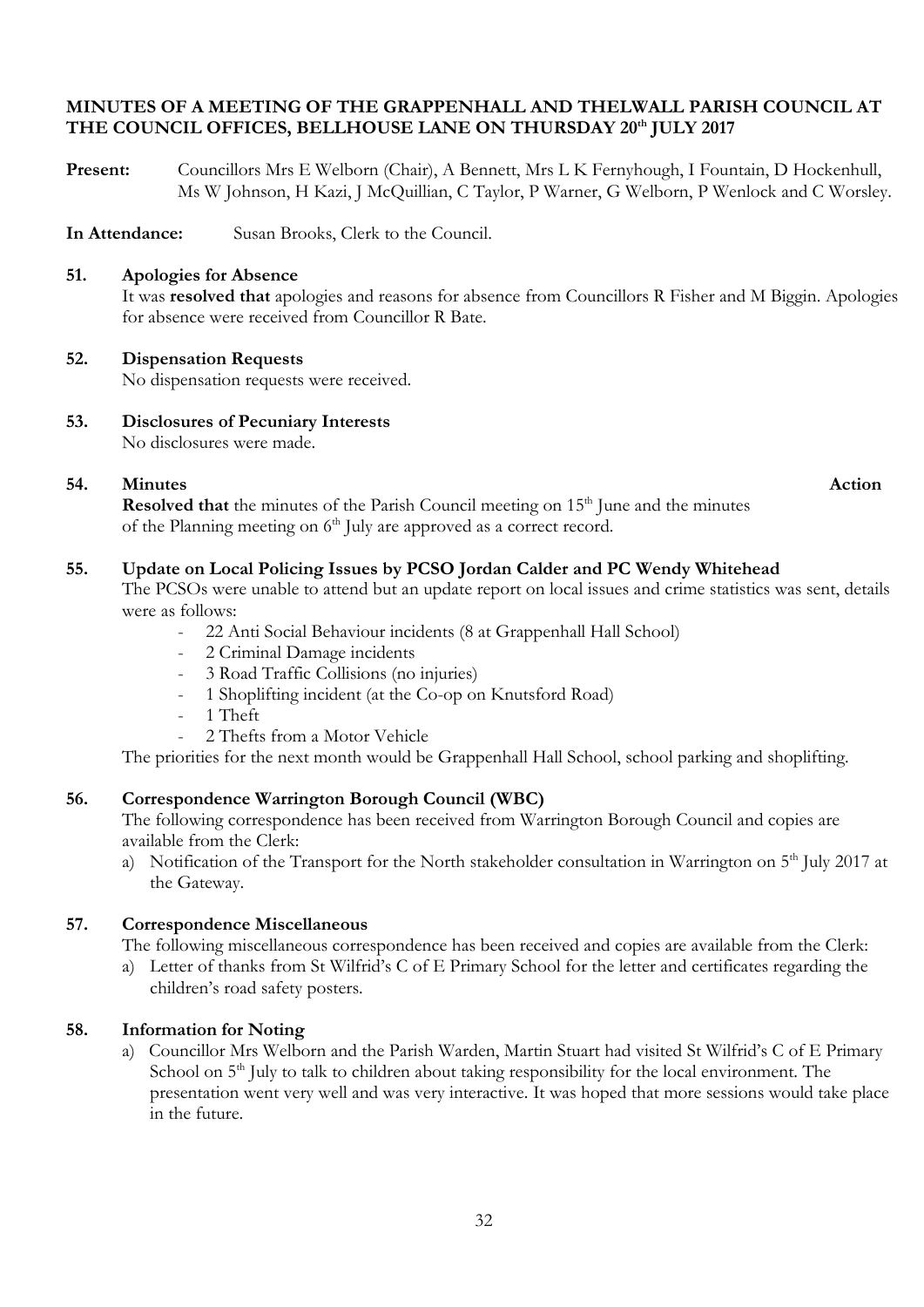- b) Councillor Mrs Welborn had attended a Police meeting with David Keane (Police & Crime Commissioner for Cheshire) and Chief Inspector Pengelly plus other Parish Council Chairs, regarding concerns and priorities of the community. Councillor Welborn provided an update for members.
- c) The RFO had arranged the biennial Arboricultural Tree survey for Jubilee and Diamond Park, which was carried out by Lowther Forestry. Some minor works were required at Jubilee Park (coppice one tree and fell another tree). Quotes were being sought for the works.
- d) The External Audit submission had been completed by the RFO and was sent off on  $6<sup>th</sup>$  July.
- e) The RFO had been asked to do a Sport England Community Asset Fund grant for Grappenhall Cricket Club (to be charged). Work on this grant would commence in August, once the WREN grants for Jubilee and Diamond had been completed/submitted.

#### **59. Neighbourhood Plan**

Councillor P Wenlock provided members with an update on progress with the Neighbourhood Plan, following on from the latest meeting on 3<sup>rd</sup> July. A questionnaire was being developed and the Steering Group were planning to engage with local residents by organising public meetings. Suitable venues were being sought and a banner would be produced for publicity purposes.

The next meeting was scheduled to take place on  $3<sup>rd</sup>$  September and it was anticipated that parish wide consultation would commence during September to seek local knowledge, skills and expertise. Two public consultation meetings would be held and those who attended would be asked if they would be interested in becoming a member of the group. The Clerk would enquire whether Thelwall Village Hall could be used for a public meeting. **SB**

WBC would be consulted during the process to ensure that there was no conflict with WBC policy. It was **resolved that** Councillors P Wenlock and C Taylor would review the WBC Local Plan Preferred Development Option Consultation document and would circulate the relevant information to Councillors so that individual responses could be collated by the Clerk and used to formulate a collective Parish Council response. There would be a presentation from Michael Bell, WBC, for South Warrington Parish Councillors on 6<sup>th</sup> September at 2.30 p.m. at Appleton Parish Hall. The public consultation ends on 12<sup>th</sup> September but Parish Councils are permitted to send responses at a later date. **PW/CGT**

# **60. Security at Grappenhall Hall School Site**

There have been repeated problems with security on the site of Grappenhall Hall School. Groups of youths have been congregating there and the police have been called on many occasions.

It was **resolved that** preventative measures should be taken and that the Clerk would write to:

- 1. Chief Inspector Pengelly to ask that the site be put on police patrol lists.
- 2. WBC to express concerns regarding health and safety at the site and request urgent improvements to security measures.
- 3. The Fire Service to express concerns regarding potential fire hazards. **SB**

# **61. Parks and Open Spaces Committee**

A meeting of the Parks and Open Spaces Committee was held on 20<sup>th</sup> June during which it was resolved that a WREN grant application would be re-submitted for Diamond Park. This would also include a petition signed by residents, additional consultation questionnaires and an increased contribution of  $£10,174.00$  funding from the Parish Council ( $£5174$  third party funding plus an additional  $£5000$  Parish Council contribution). **SB/JR**

A WREN grant application would also be submitted as soon as possible for Jubilee Park. A grant of circa £50,000 would be sought. A consultation was currently being carried out and a petition had been started at Grappenhall Walking Day. It was **resolved that** the Parish Council would commit funds of circa £10,000 towards the grant application for Jubilee Park. **SB/JR**